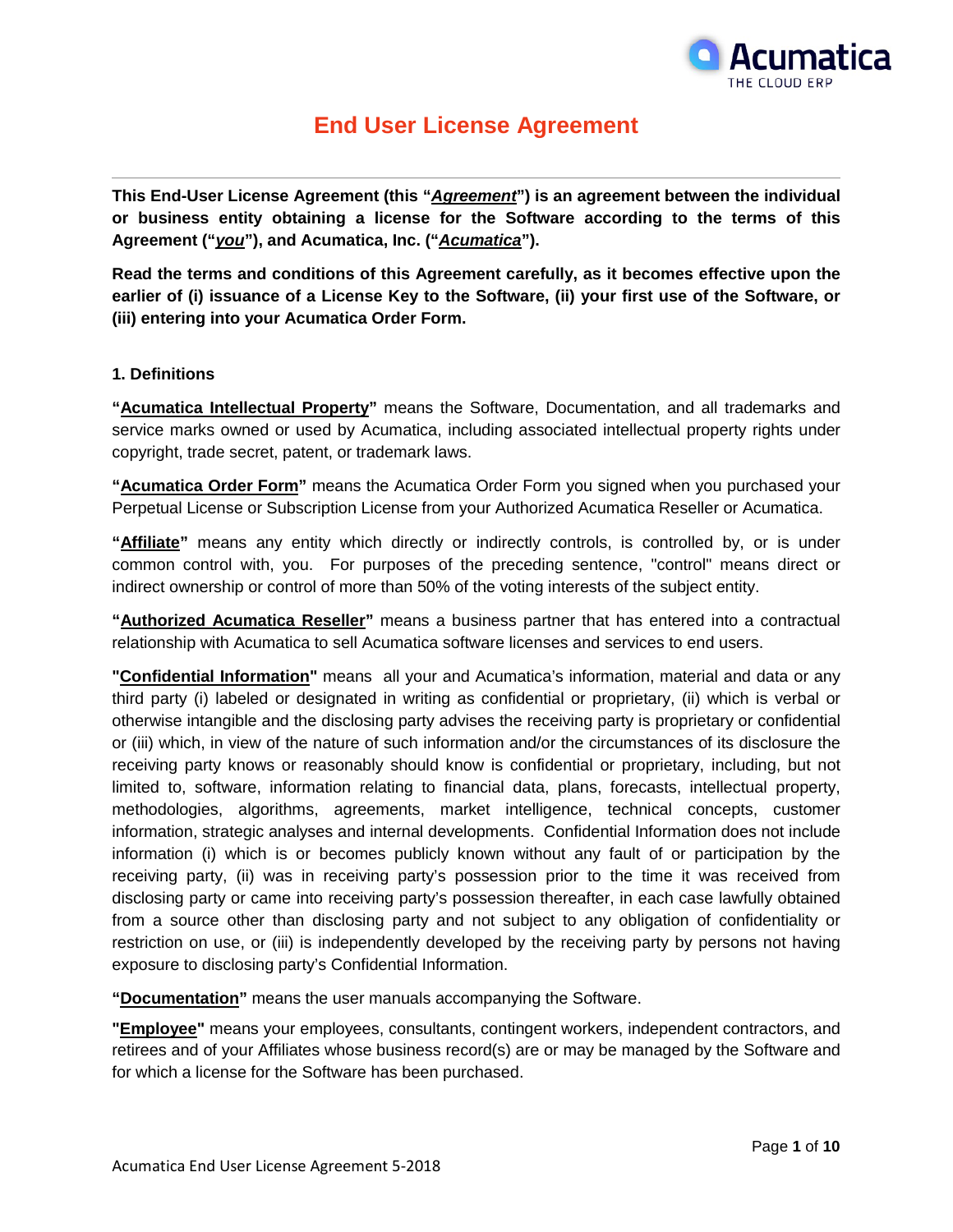

**"Fees"** shall have the meaning set forth in Section 4.

**"License Key"** means the data string provided by Acumatica to you that, upon installation, permits the use of the Software in a Production environment in accordance with your Acumatica Order Form.

**"Licensing Guide"** which can be found at [www.acumatica.com/agreements](http://www.acumatica.com___/) provides guidance to help you answer questions on the Software and your use of the Software.

**"Perpetual License"** means a license for which you pay a one-time Fee to obtain the right to use and deploy the Software, whether on your premises or at your preferred hosting provider.

**"Production"** means the use by you or your Employee of, or Acumatica's written verification of, the availability of the Service (i) to administer Employees; (ii) to generate data for your books/records; or (iii) in any decision support capacity.

**"Software"** means Acumatica's proprietary software, including any modules or add-ons you may elect to install, subscribe to or use. For purposes of this Agreement, the "Software" includes any Updates you are entitled to install or use.

**"Software Maintenance Plan"** means a maintenance plan for the Software provided by Acumatica and purchased from your Authorized Acumatica Reseller or Acumatica.

**"Subscription License"** means a license for which you pay a periodic Fee to obtain the right to use and deploy the Software, whether on your premises or at your preferred hosting provider.

**"Tenant"** means logically separated data in a single database.

**"Third Party Application"** means applications licensed from third parties which connect with or interoperate with the Software.

**"Updates"** means any corrections and enhancements including hot fixes, patches, updates, changes, and upgrades to the Software if and when made available to end-users through Acumatica's portal (portal.acumatica.com). Updates do not include new module or add-ons to the Software which include new functionality for which Acumatica charges a separate fee to its endusers.

**"Your Input"** means suggestions, enhancement requests, recommendations or other feedback provided by you and your employees and relating to the functionality of the Software.

# **2. License**

**2.1 Nature of License.** Subject to your Acumatica Order Form, this Agreement is for the license of the Software on one of the following basis:

- Perpetual License, or
- Subscription License

**2.2 Grant of License.** Acumatica hereby grants to you, and you accept, a limited, nonexclusive license to use the Software, in machine-readable, object code form only and the Documentation, only as authorized in this Agreement. The Software is licensed based on one or more of the following as set forth in your Acumatica Order Form: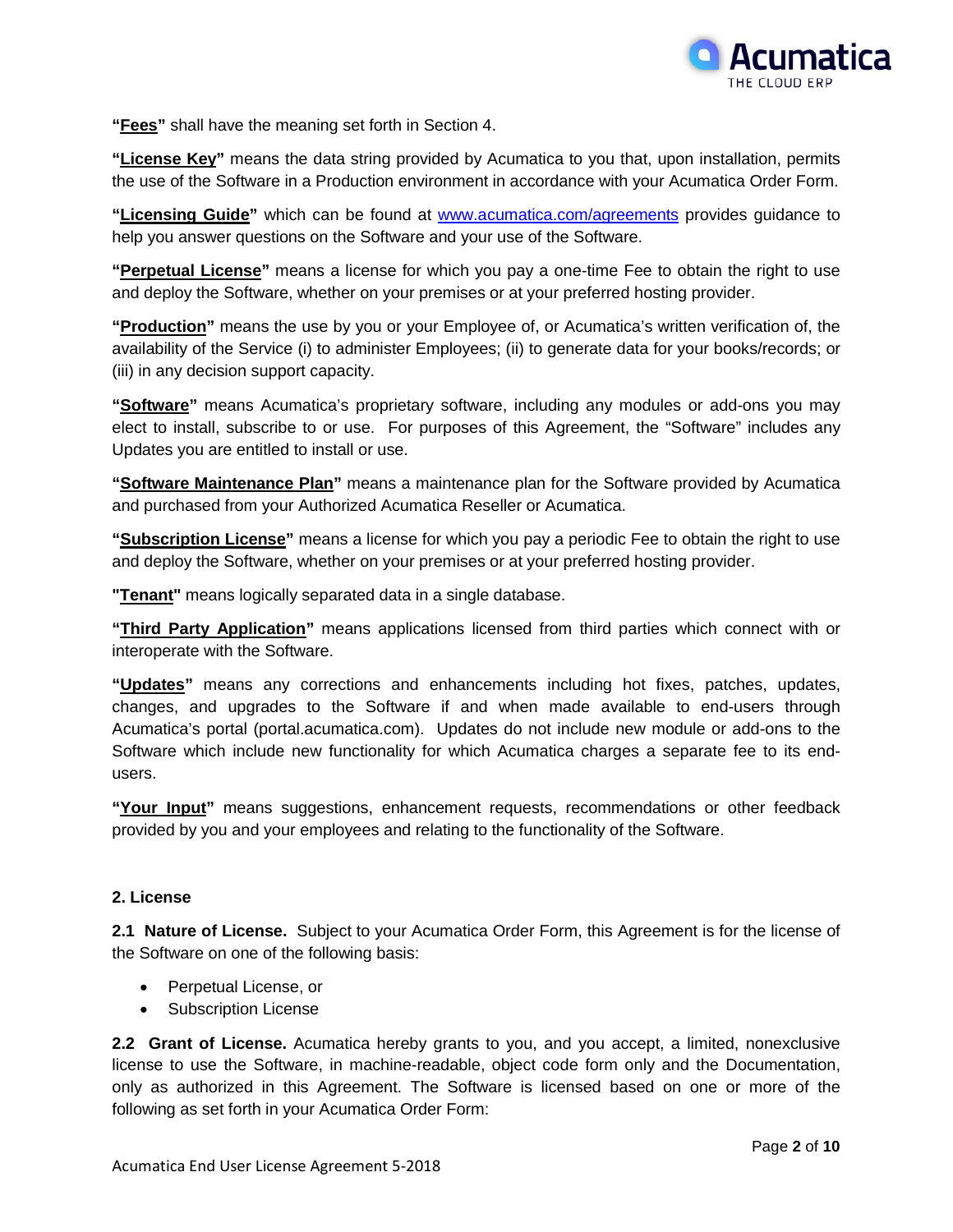

- the number of copies of the Software licensed;
- the modules/add-ons licensed;
- the number of users that can access the Software;
- the transactional volume:
- the number of Tenants;
- the number of logical CPU cores used by Acumatica; and
- the number of Acumatica websites.

**2.3 Temporary Limited License.** In the event Acumatica has provided the Software to you (i) to evaluate the Software, (ii) as an Acumatica Authorized Reseller, not for resale, (iii) as an institution of higher education, for use by staff and/or students, without Fees, or (iv) when otherwise no Fees are charged for use of the Software, then, subject to your compliance with the terms and conditions of this Agreement, Acumatica grants you a nonexclusive, non-transferable license to use and operate the Software solely for the purpose(s) agreed upon by Acumatica and you. The license granted under this Section 2.3 shall be limited as follows: (a) you may use the Software only on the number of computers and networks specifically authorized by Acumatica; (b) you may use the Software only for the purposes expressly authorized by Acumatica and subject to such further restrictions agreed upon by Acumatica and you; (c) the license grant may be terminated by Acumatica upon ten (10) days written notice; (d) the Software and any related documentation is provided "As Is" without warranty of any kind, either express or implied, including, without limitation, the implied warranties or merchantability, fitness for a particular purpose; and (e) Sections 2.1, 2.2, 2.6, 4, 5.3, 6.1 and 7 of this Agreement shall not apply.

**2.4 Scope of Use.** You or your Affiliates may use the Software for each License Key you purchased, for the number of Tenants licensed on a single Acumatica production database. You may also use a reasonable number of copies of the Software for development, testing, archival purposes, and training on non-production servers. No other right or license to use of the Software is granted or implied. You are responsible for ensuring your Affiliates comply with the terms of this Agreement. Except as otherwise expressly provided in this Agreement, you may not:

- use the Software, or any copy, adaption, transcription, or merged portion thereof, except as expressly authorized by this Agreement;
- permit any person other than authorized users who possess rightfully-obtained License Keys and authorized Affiliates to use the Software;
- reverse engineer, decompile or disassemble the Software;
- publish the Software for others to copy;
- rent, lease or lend the Software; or
- use the Software for commercial software hosting services

You may make copies of and modify the Documentation for the purpose of internal employee training.

**2.5 Operating Environments.** You acknowledge that Acumatica licenses the Software for use with operating environments (cloud services, servers, peripherals, database management systems and operating systems) supported by Acumatica as set forth in the Documentation.

**2.6 Software Updates.** In the case of Subscription Licenses, so long as you are current on your Subscription Fees, Acumatica will provide you with Updates at no additional charge. In the case of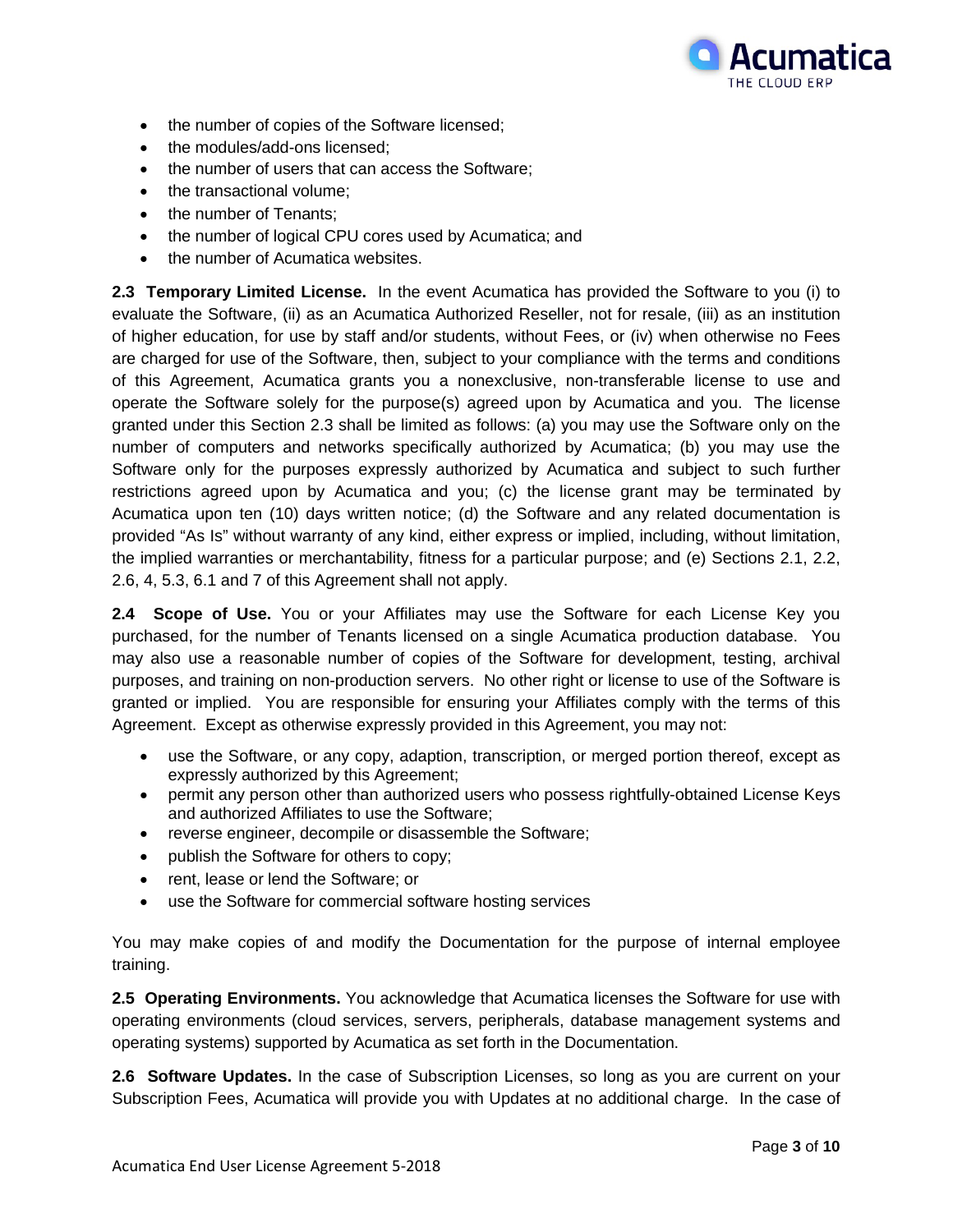

Perpetual Licenses, Updates will be provided to you as long as you are currently covered by a Software Maintenance Plan. Updates are only available if you have, or have upgraded to, a supported version of the Software as set forth in Acumatica's lifecycle policy found at [http://www.acumatica.com/agreements.](http://www.acumatica.com/agreements) In the case of a Perpetual License, if your Software Maintenance Plan lapses, you may be charged fees for the lapsed period, reinstatement fees and penalties in order to purchase a new Software Maintenance Plan.

**2.7 License Keys.** The Software, when used in production, requires a License Key to install or access it. You are responsible for the use of any License Key(s) assigned to you and must not share the License Key(s) with any third party. If your License Key is stolen, or if you suspect any improper or illegal usage of your License Key, you should promptly notify Acumatica of such occurrence. A replacement License Key will be issued to you and the compromised License Key will be disabled.

**2.8 Use Reporting.** Acumatica reserves the right to gather data on usage of the Software to ensure that the Software is being used in accordance with the terms of this Agreement and the type of license purchased by you. The Software monitors user counts, transaction volumes, resource level utilization, License Key numbers, server IP addresses and other information. In the event (a) transaction volumes or resource level utilization exceeds, for any three (3) months during the trailing twelve (12) month period, the transaction volumes or capacity, respectively, licensed by you, or (b) any other unauthorized use of the Software is discovered, it shall be considered a material breach of this Agreement. You agree not to block, electronically or otherwise, the transmission of data required for the monitoring of compliance with this Agreement. Any blocking of data required for compliance may result in immediate termination of this Agreement.

# **3. Intellectual Property and Confidentiality**

**3.1 Ownership and Reservation of Rights to Acumatica Intellectual Property.** Acumatica and its licensors own all right, title and interest in and to the Acumatica Intellectual Property. Subject to the limited rights expressly granted hereunder, Acumatica reserves all rights, title and interest in and to the Acumatica Intellectual Property. No rights are granted to you pursuant to this Agreement other than as expressly set forth in this Agreement.

**3.2 Your Input.** Acumatica shall have a royalty-free, worldwide, transferable, sub-licensable, irrevocable, perpetual license to use or incorporate into the Software any of Your Input. Acumatica shall have no obligation to add Your Input to the Software. You shall have no obligation to provide Your Input.

**3.3 Confidentiality.** A party shall not disclose or use any Confidential Information of the other party except as reasonably necessary to perform its obligations or exercise its rights pursuant to this Agreement. Each party agrees to protect the Confidential Information of the other party in the same manner that it protects its own Confidential Information of like kind, but in no event using less than a reasonable standard of care. No disclosure of any Confidential Information will be construed as granting (a) except for any limited license expressly set forth in this Agreement, a license of such Confidential Information, including without limitation any intellectual property rights, or (b) any right of ownership in such Confidential Information. A disclosure by one party of Confidential Information of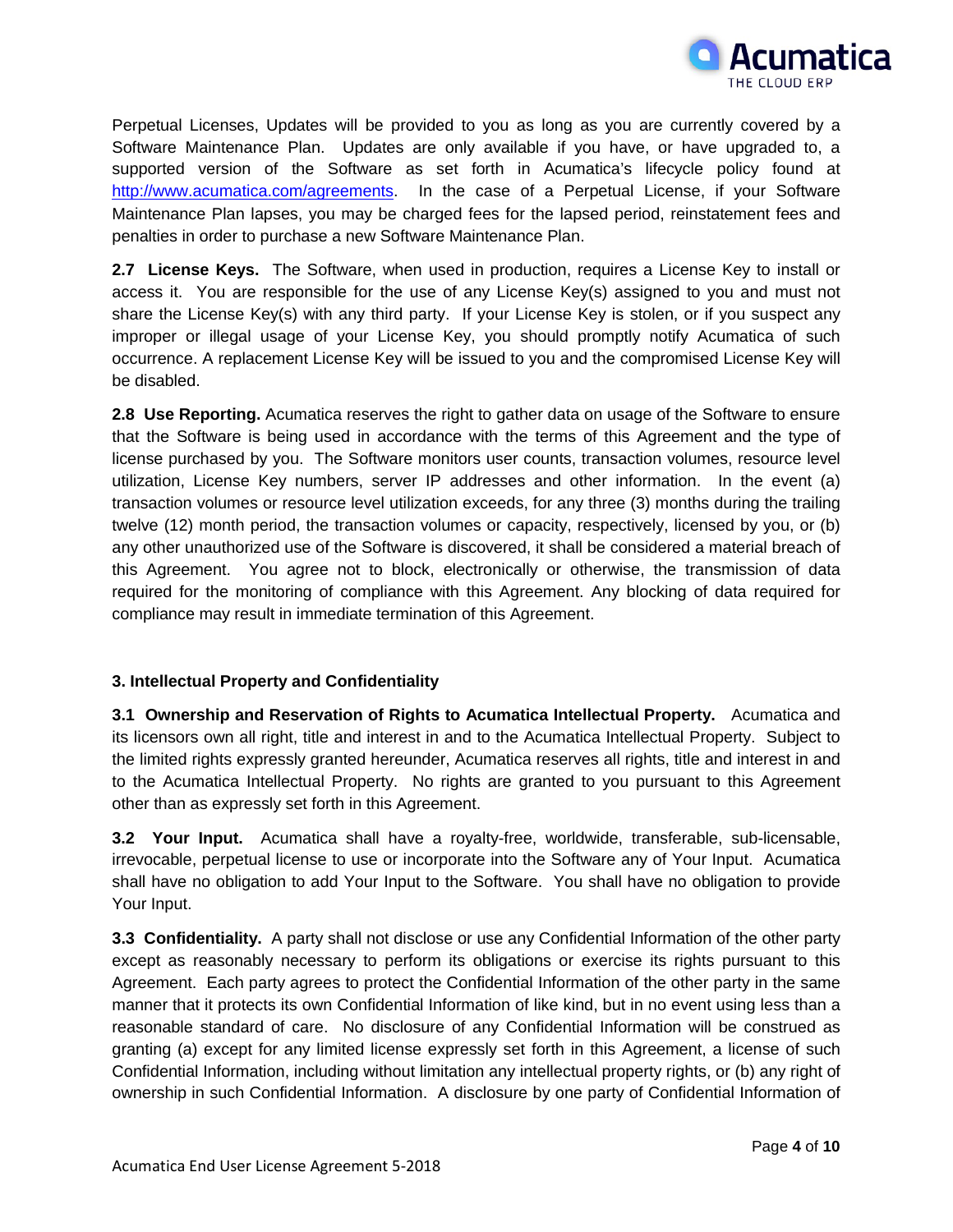

the other party to the extent required by law shall not be considered a breach of this Agreement, provided the party so compelled promptly provides the other party with prior notice of such compelled disclosure (to the extent legally permitted) and provides reasonable assistance, at the other party's expense, if the other party wishes to contest the disclosure.

**3.4 Remedies.** If a party violates (or threatens to violate) the terms of Section 3, the other Party shall have the right, in addition to any other remedies available, to injunctive relief to enjoin such acts, it being acknowledged by the parties that any other available remedies are inadequate.

# **4. Fees**

License fees (the "*Fees*") for the Software in the case of a Perpetual License, or for the initial term in the case of a Subscription License, are due and payable to your Authorized Acumatica Partner, or Acumatica as provided in your Acumatica Order Form. Unless otherwise expressly provided in your Acumatica Order Form or in the Licensing Guide, in the case of a Subscription License, the Fees for renewal terms shall be based on the then current list price for the Subscription License purchased by you. Except as otherwise expressly provided in this Agreement, Acumatica does not refund Fees.

# **5. Term and Termination.**

**5.1 Term for Perpetual Licenses Only.** The term of your Perpetual License commences as provided in your Acumatica Order Form. The term of this Agreement shall continue in effect until terminated as provided in Section 5.3.

**5.2 Term for Subscription Licenses Only.** The initial term of your Subscription License commences as provided in your Acumatica Order Form. The length of the initial term of this Agreement for your Subscription License is set forth in your Acumatica Order Form. It is your responsibility to contact Acumatica regarding any potential expiration that you deem inappropriate. This Agreement will terminate upon expiration of the initial term or any renewal term should you fail to renew this Agreement. Acumatica is not liable for any damages or costs incurred in connection with expiring licenses of the Software.

**5.3 Termination.** Either party may terminate this Agreement: (a) upon thirty (30) days prior written notice to the other party of a material breach by the other party if such breach remains uncured at the expiration of such 30 day notice period; or (b) immediately in the event the other party becomes the subject of a petition in bankruptcy or any other proceeding relating to insolvency, receivership, liquidation or assignment for the benefit of creditors. Acumatica may terminate this Agreement upon fifteen (15) days prior written notice to you if you fail to pay any Fees and you do not cure such failure within the 15 day notice period. In the case of a Subscription License, upon any termination by you pursuant to this Section, Acumatica shall refund you any prepaid Fees received by Acumatica for your Subscription License for the balance of the term after the effective date of termination. In the case of a Perpetual License, upon any termination by you pursuant to this Section, Acumatica shall refund you any prepaid fees received by Acumatica for your Software Maintenance Plan for the balance of the term after the effective date of termination.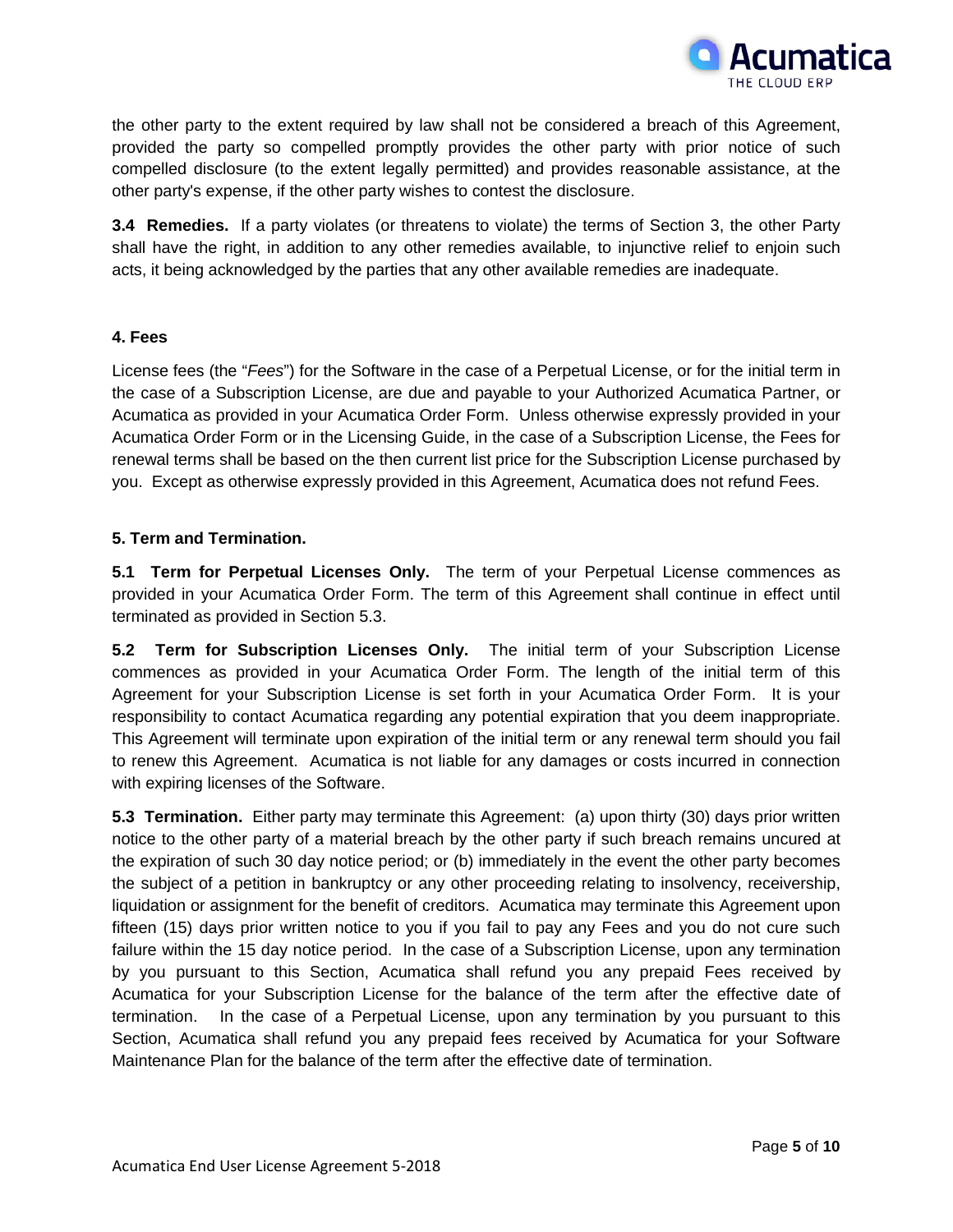

**5.4 Effect of Termination.** Upon any termination of this Agreement, you shall, as of the date of such termination, immediately cease using the Software, Documentation and Acumatica Confidential Information, and either (a) return the Software, Documentation, all copies thereof, and all License Keys that you have obtained to Acumatica, or (b) destroy all such materials and provide written verification of such destruction to Acumatica. Termination for any reason shall not relieve you of the obligation to pay any Fees accrued or due and payable to Acumatica prior to the effective date of termination.

# **6. Remedies, Indemnification**

# **6.1 Indemnification by Acumatica.**

**6.1.1. Infringement; Limitation.** Acumatica will, at its expense, indemnify and hold you harmless against any claims made by an unaffiliated third party that the Software infringes its patent, copyright, or trademark, or misappropriates its trade secret ("Infringement Claim"); provided: (a) you notify Acumatica, in writing, not later than 20 days after you receive notice of the Infringement Claim, (b) you give Acumatica sole control of the defense and any settlement negotiations, and (c) you cooperate with Acumatica in defending against or settling the Infringement Claim. Acumatica's obligation of indemnification will not apply to the extent that the Infringement Claim is based on (v) your use of the Software after Acumatica notifies you to discontinue use due to such a claim, (w) your combining the Software with non-Acumatica product, data or business process including third party add-ons or programs, (x) damages attributable to the value of the use of a non-Acumatica product, data or business process, (y) your altering or modifying the Software, including any modifications by third parties, or (z) your use of the Software in violation of this Agreement. You agree to reimburse Acumatica for any costs or damages that result from these actions.

**6.1.2 Remedy for Infringement.** If Acumatica receives information concerning an Infringement Claim, Acumatica may, at its expense and without obligation to do so, either (a) procure for you the right to continue to run the Software or (b) modify the Software or replace it with a functional equivalent, to make it non-infringing, in which case you will stop using the allegedlyinfringing Software immediately. If, as a result of an Infringement Claim, your use of the Software is enjoined by a court of competent jurisdiction, Acumatica will, at its option, (w) procure the right to continue its use, (x) replace it with a functional equivalent, (y) modify it to make it non-infringing, or (z) refund the Fees and terminate this Agreement.

**6.1.3 Exclusive Remedy.** This Section 6.1 constitutes your exclusive remedy for Infringement Claims.

**6.2. Indemnification by You.** You will, at your own expense, indemnify and hold Acumatica, and its subsidiaries and Affiliates, and all officers, directors, and employees thereof, harmless from and against any and all claims, actions, liabilities, losses, damages, judgments, grants, costs, and expenses, including reasonable attorneys' fees, arising out of any use of the Software by you, your Affiliates, any other party related to you, or any party acting upon your authorization in a manner that is not expressly authorized by this Agreement.

# **7. Limited Warranties; Disclaimer**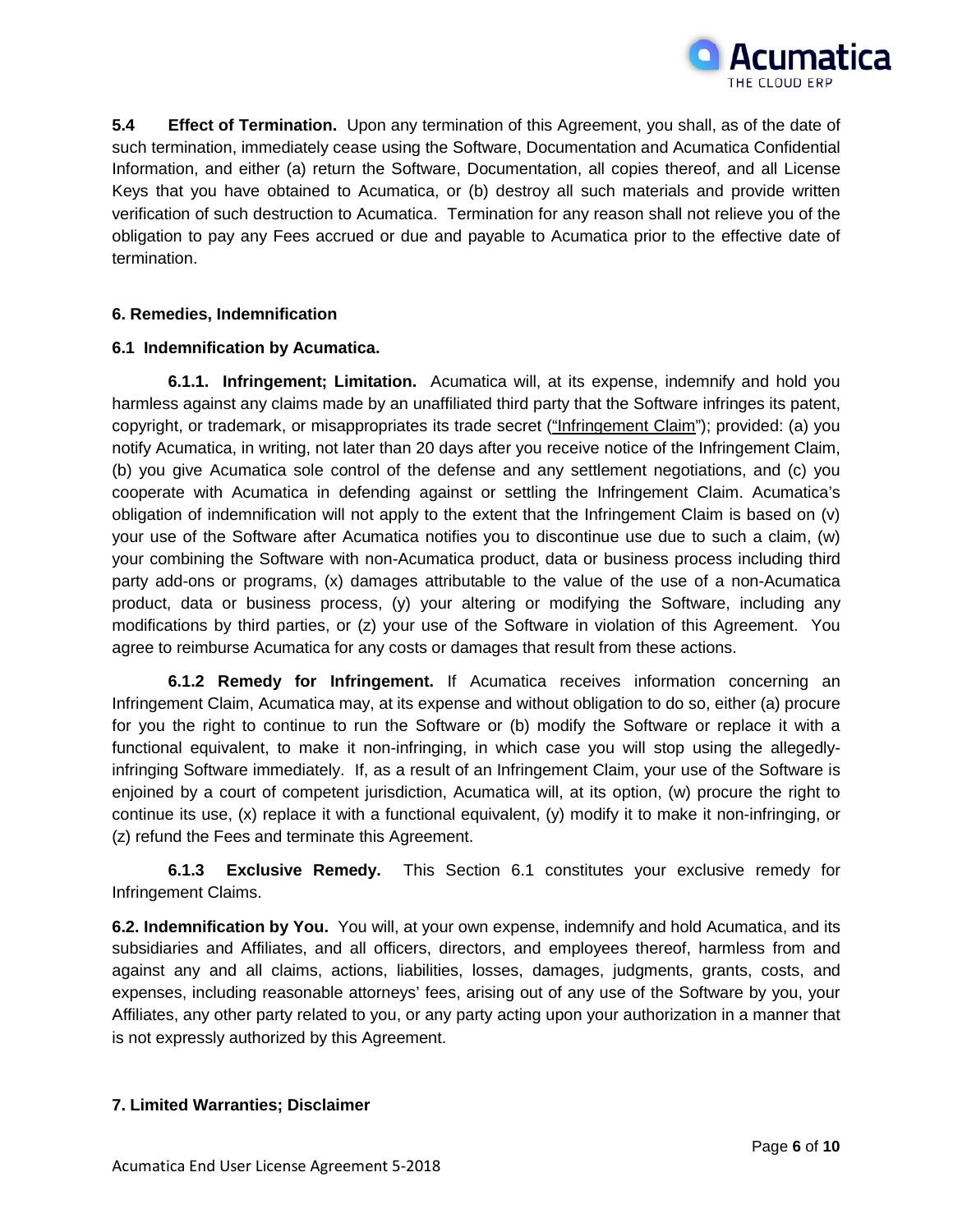

**7.1 Limited Warranties.** Acumatica warrants to you that: (a) the Software will perform in all material respects as described in the Documentation, provided that, problems caused by your actions or failure to act, or caused by software or hardware not provided by Acumatica, shall be excluded; and (b) the Software is and will be free of malicious code (software designed to intentionally infiltrate or damage a computer system without the owner's consent) and malware (software intended to disrupt computer operation, gather sensitive data, or gain access to computer systems, including, without limitation, viruses, worms, Trojan horses, root kits, spyware and adware); provided the limited warranty in (b) does not extend to your media files, alterations and customizations, your data input, or Third Party Applications or third-party customizations. This limited warranty covers the Software for a period of six (6) months after acquired by you. If you receive Updates, this limited warranty covers the Update for thirty (30) days or the balance of the original 6-month warranty period, whichever is longer. No advice or information provided by Acumatica shall create any warranty.

**7.2 Exclusions to Limited Warranties.** The limited warranty stated in Section 7.1 does not apply if: (i) you fail to notify Acumatica of a warranty claim within sixty (60) days of the first instance of the issue upon which the claim is based, (ii) you fail to upgrade to a supported version of the Software as set forth in Acumatica's lifecycle policy found at [http://www.acumatica.com/agreements,](http://www.acumatica.com/agreements) (iii) you fail to meet capacity recommendations in the Licensing Guide, or (iv) if the warranty claim is the result of a Third Party Application or a customization of the Software prepared by you or a third party.

**7.3 Exclusive Remedies.** In the event of any breach of the limited warranty in Section 7.1(a), Acumatica will use reasonable efforts, at its expense, to make available to you corrections sufficient to eliminate any demonstrable breach within thirty (30) days of notice of the breach. In the event of any breach of the warranty in Section 7.1(b), Acumatica will promptly cure, at its expense, the breach. If Acumatica fails to provide the remedies specified in this Section within a reasonable period of time, which in no event will be less than thirty (30) days following notice of the breach, you may elect, as your exclusive remedy, to terminate this Agreement, return the Software, and receive a refund of the Fees you paid for the Software.

**7.4 Purchase of License From Third Parties.** If you obtained the Software from a third party (such as an Authorized Acumatica Reseller), you must report breaches of the limited warranties specified in Section 7.1 to the third party, and the remedies specified in Section 7.3 shall be provided to you by the third party, and not directly by Acumatica.

**7.5 Disclaimers. Except as provided in this Section 7, Acumatica disclaims any and all warranties, whether express or implied, including, without limitation, any implied warranties of merchantability or fitness for a particular purpose, to the extent authorized by law. Without limiting the foregoing, Acumatica expressly disclaims any warranty that the Software will meet your requirements or that operation of the Software will be uninterrupted or error free. You assume responsibility for selecting the Software to achieve your intended results, and for the results obtained from your use of the Software.**

# **8. Limitation of Damages and Liability**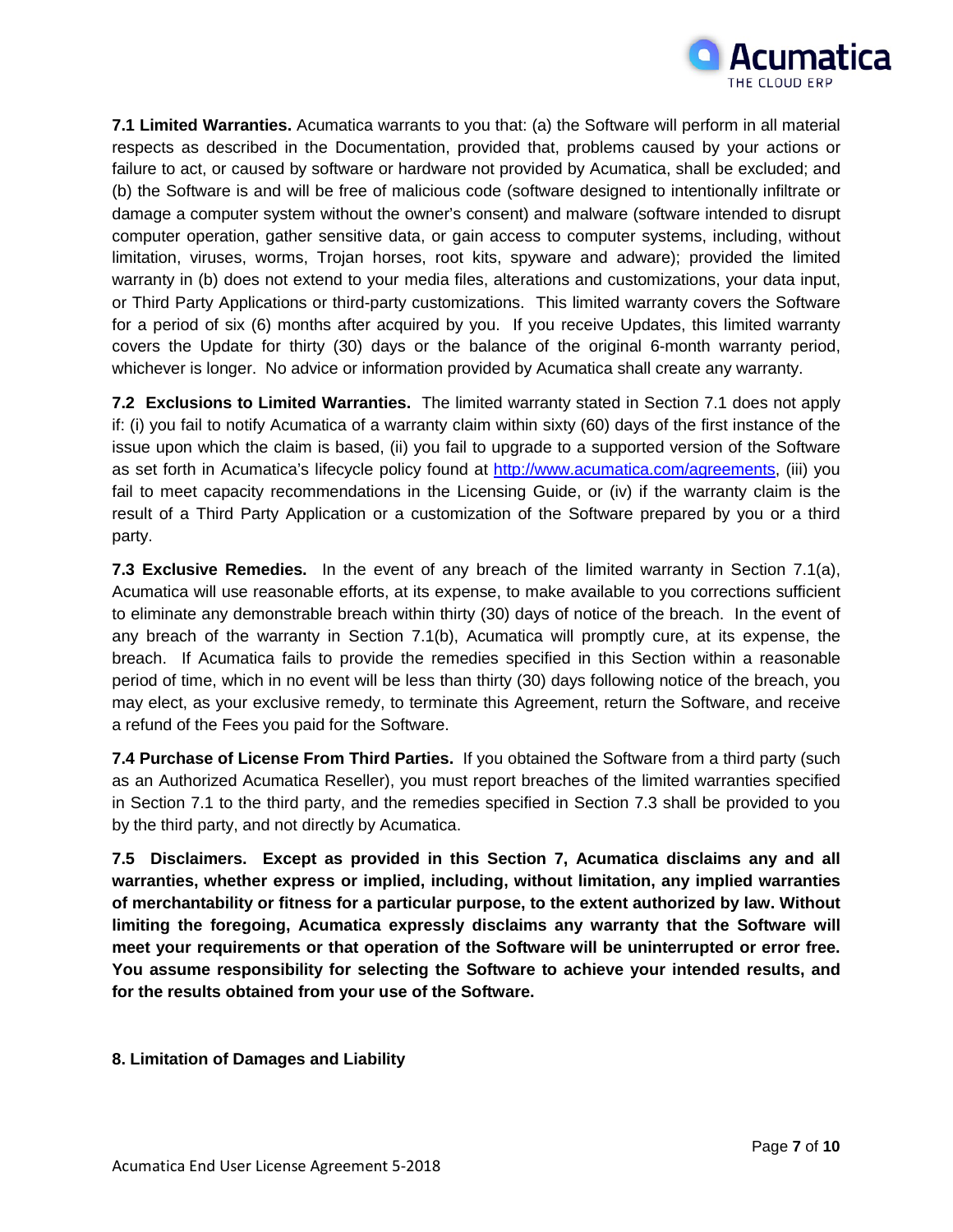

**8.1 Limitation on Damages. Except for a breach of Section 3, in no event shall either party be liable to the other or any other party for any indirect, incidental, consequential, special, exemplary, or punitive damages or lost profits, even if advised of the possibility of such damages.**

**8.2 Limitation on Liability. Except for Acumatica's indemnification obligations pursuant to Section 6, Acumatica's cumulative liability to you, your Affiliates, or any other party for any loss or damages resulting from any claims, demands, or actions arising out of or relating to this Agreement shall be limited (i) in the case of a Perpetual License, to the Fees received by Acumatica for the Software prorated over a five (5) year term commencing with the date your Perpetual License commenced pursuant to Section 5.1, or (ii) in the case of a Subscription License to the Fees received by Acumatica for the last twelve (12) months. This limitation applies to all causes of action or claims in the aggregate, including, without limitation, breach of contract, breach of warranty, indemnity, negligence, strict liability, misrepresentation, and other torts.** 

**8.3 Application of Limitations. All limitations on liability, damages and claims are intended to apply without regard to whether other provisions of this Agreement have been breached or have proven ineffective.**

**8.4 No Third Party Representations or Warranties. No third party is authorized by Acumatica to make any representation or warranty to you regarding the Software.**

# **9. Third Party Applications.**

**9.1 No Warranty of Third Party Applications.** Acumatica does not warrant any Third Party Application regardless of who you may purchase or license the application from.

**9.2 Use of Third Party Application.** Any agreement for use by you of a Third Party Application is solely between you and the applicable third party provider.

**9.3 No Obligation As to Third Party Application.** Acumatica is not responsible for any aspect of a Third Party Application that you may purchase, license, subscribe to or connect to through the Software, or any interoperation or other information related to the foregoing. Acumatica is not responsible for any exchange of data or other interaction between you and a third party provider of the Third Party Application. Any such exchange or interaction is solely between you and such third party provider and is subject to a separate privacy policy or other terms governing your access to or use of the Third Party Application. Acumatica shall not be responsible for any disclosure, modification, corruption or deletion of your data resulting from any such access by a Third Party Application.

# **10. General Terms**

**10.1 Additional Products and Services.** You acknowledge that the other agreements found at [www.acumatica.com/agreements](http://www.acumatica.com/agreements) shall apply if other Acumatica products or services are ordered or activated. Such other agreements do not apply to your Perpetual License or Subscription License covered by this Agreement.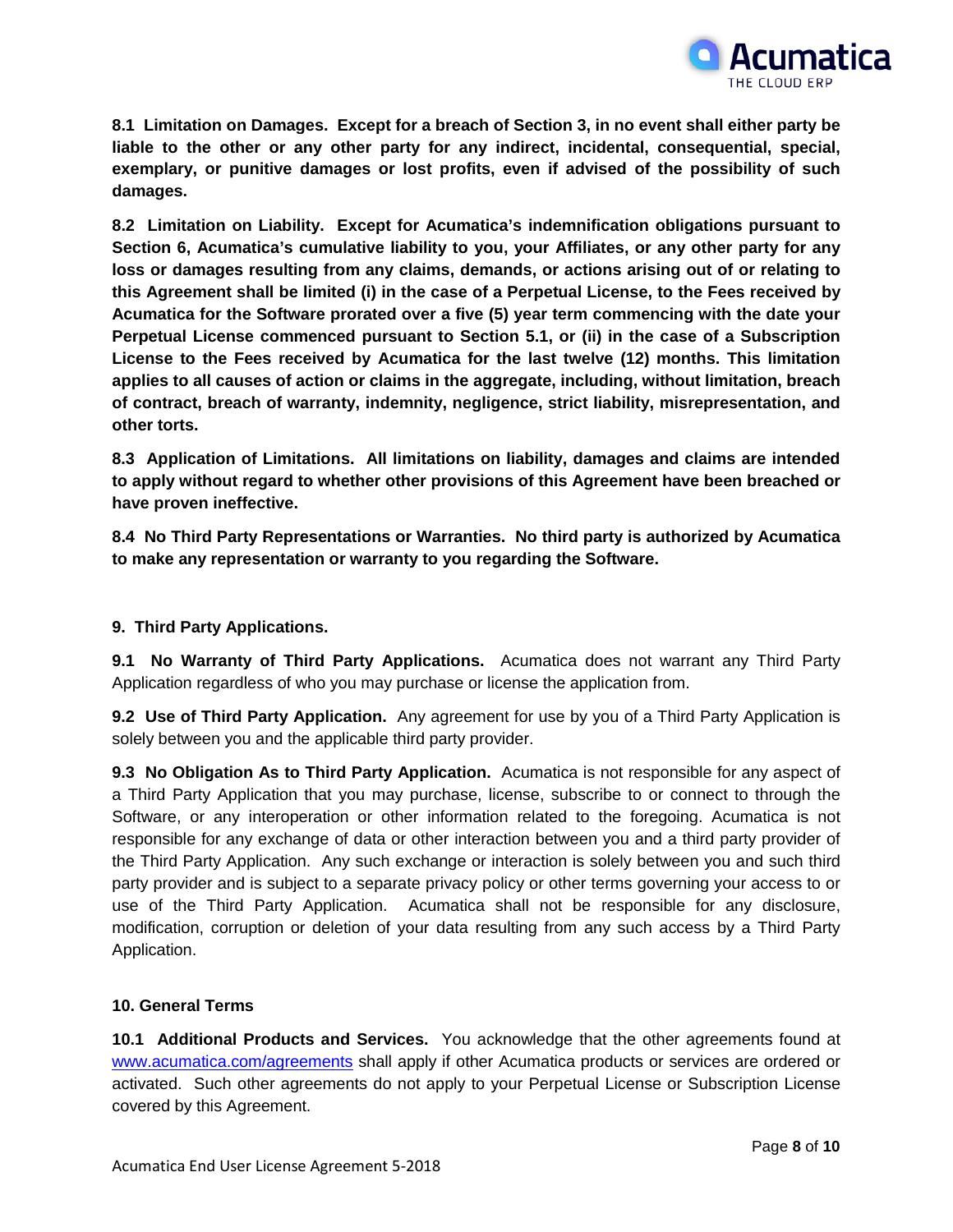

**10.2 Governing Law and Choice of Forum.** This Agreement shall be governed by and interpreted in accordance with the laws of the State of Washington, without regard to its conflicts of law rules.

**10.3 Complete Agreement.** This Agreement, including all exhibits hereto, together with your Acumatica Order Form, constitutes the entire agreement between the parties with respect to the subject matter of this Agreement. This Agreement supersedes all prior and contemporaneous agreements, proposals or representations, written or oral, concerning its subject matter.

**10.4 Severability.** If any term or provision of this Agreement is declared void or unenforceable in a particular situation, by any judicial or administrative authority, this declaration shall not affect the validity of enforceability of the remaining terms and provisions of this Agreement or the validity or enforceability of the offending term or provision in any other situation.

**10.5 Survival.** Articles 3, 6, 7, 8, and 10 of this Agreement and Section 5.4 shall survive the termination of this Agreement, regardless of the cause for termination, and shall remain valid and binding indefinitely.

**10.6 Headings.** The Article and Section headings contained in this Agreement are incorporated for reference purposes only and shall not affect the meaning or interpretation of this Agreement.

**10.7 No Waiver.** The failure of either party to enforce any rights granted under this Agreement or to take action against the other party in the event of any breach of this Agreement shall not be deemed a waiver by that party as to subsequent enforcement of rights or subsequent actions in the event of future breaches.

**10.8 Right To Use Name.** Unless you provide Acumatica with written notice to the contrary, you give Acumatica the right to use your name in print, on-line, and in other multimedia advertising and marketing materials for the purpose of disclosing that you are a customer of Acumatica.

**10.9 Amendment.** Acumatica reserves the right, in its sole discretion, to amend this Agreement from time to time to conform to the most recent version of Acumatica's End User License Agreement. Any amendment is effective sixty (60) days after the most current version of Acumatica's End User License Agreement is posted at [http://www.acumatica.com/agreements.](http://www.acumatica.com/agreements) You are responsible for regularly reviewing the terms and conditions of Acumatica's End User License Agreement. Your continued use of the Software 60 days after the most current version of Acumatica's End User License Agreement is posted at www.acumatica.com/agreements shall be conclusively deemed an acceptance of the amended Agreement. Should you not agree to the terms and conditions of the amended Agreement, your sole remedy is to terminate this Agreement.

**10.10 Taxes.** You shall, in addition to the Fees required under this Agreement, pay all applicable sales, use, transfer, or other taxes and all duties, whether national, state, or local, however designated, that are levied or imposed by reason of the transaction contemplated under this Agreement, excluding income taxes on the net profits of Acumatica. You shall reimburse Acumatica for the amount of any such taxes or duties paid or incurred directly by Acumatica as a result of this transaction.

**10.11 Assignment of Rights.** You may not sublicense, lease, rent, or assign your rights in the Software, Documentation, or License Keys, as granted by this Agreement, to or with any third party (other than an Affiliate) without prior written consent of Acumatica. Notwithstanding the foregoing,